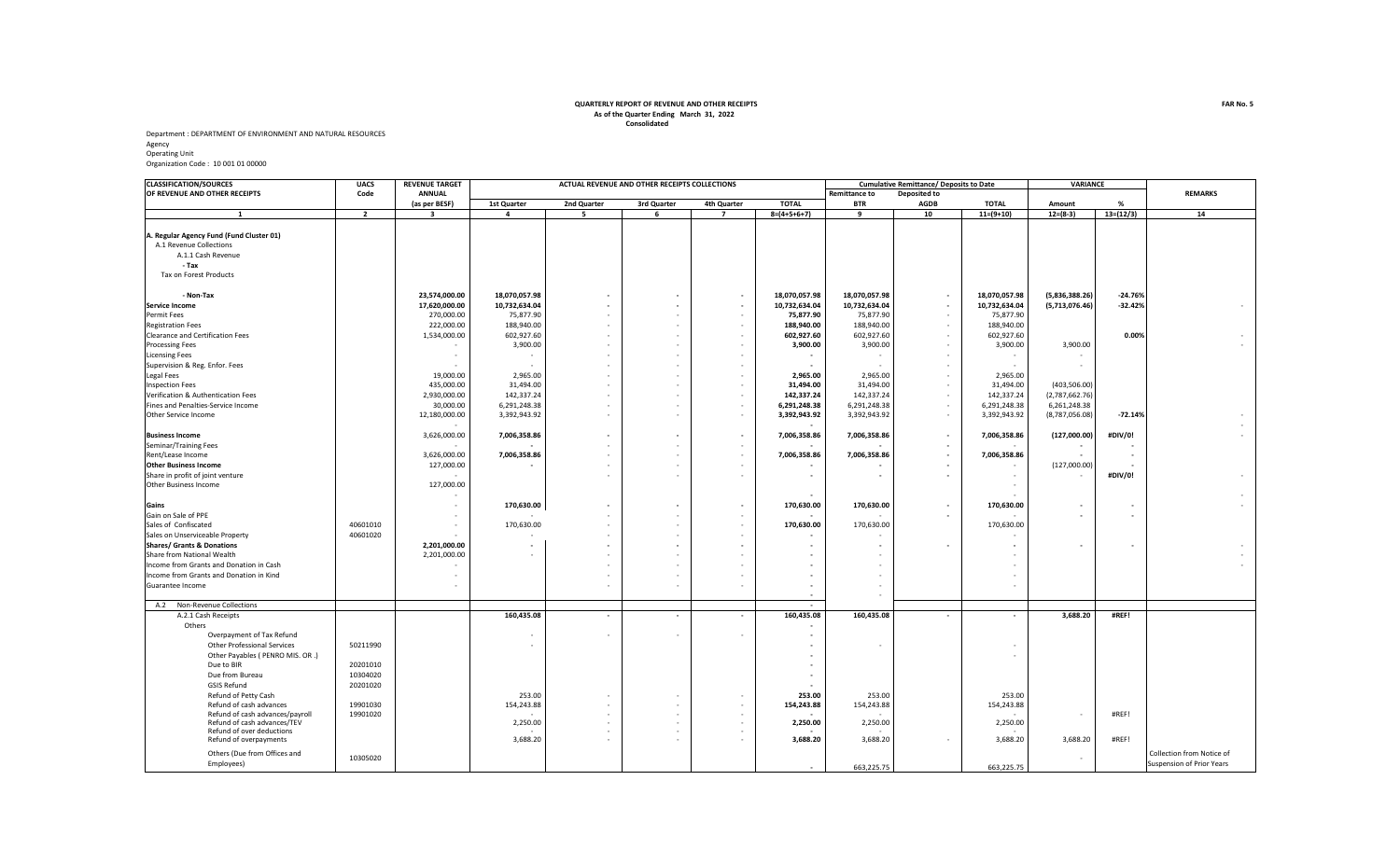| OF REVENUE AND OTHER RECEIPTS<br><b>ANNUAL</b><br><b>REMARKS</b><br>Code<br><b>Remittance to</b><br>Deposited to<br><b>TOTAL</b><br>(as per BESF)<br>1st Quarter<br>2nd Quarter<br>3rd Quarter<br>4th Quarter<br><b>TOTAL</b><br><b>BTR</b><br><b>AGDB</b><br>Amount<br>%<br>$8=(4+5+6+7)$<br>$11=(9+10)$<br>$12=(8-3)$<br>$13=(12/3)$<br>$\overline{2}$<br>$\overline{\mathbf{3}}$<br>4<br>5<br>6<br>$\overline{7}$<br>9<br>10<br>14<br>1<br>Refund to the Bureau of<br>Treasury (BTr) of the Risk<br>Resiliency and Sustainability<br>Others (Due to Other Funds)<br>20301050<br>Program (RRSP) for the<br>remittance of taxes withheld<br>which was paid by Fund 101<br>General Fund instead of Fund<br>171 RRSP<br>A.2.2 Non-Cash Receipts<br>$\overline{\phantom{a}}$<br>$\overline{a}$<br>Collections effected through outright deductions from claims<br>Overpayment of expenses<br>Disallowances<br>$\overline{\phantom{a}}$<br>Receivables Dis-Allowances<br>$\overline{\phantom{a}}$<br>23,574,000.00<br>18,070,057.98<br>18,070,057.98<br>(5,836,388.26)<br>#REF!<br>Sub-Total Regular Agency Fund (Fund Cluster 01)<br>18,070,057.98<br>(0.25)<br>$\sim$<br>$\sim$<br>$\sim$<br>$\sim$<br>$\sim$<br>$\overline{\phantom{a}}$<br>C. Special Account - (Cluster 03)<br>$\overline{\phantom{a}}$<br>A.1 Revenue Collections<br>$\overline{\phantom{a}}$<br>A.1.1 Cash Revenue<br>992,622.00<br>992,622.00<br>(224, 232.50)<br>#DIV/0!<br>- Non-Tax<br>4,363,000.00<br>992,622.00<br>992,622.00<br>$\overline{\phantom{a}}$<br>116,480.00<br>(25%)<br>862,000.00<br>116,480.00<br>116,480.00<br>116,480.00<br>(224, 232.50)<br>(1.57)<br><b>Service Income</b><br>$\overline{\phantom{a}}$<br>$\blacksquare$<br>549,000.00<br>28,712.50<br>28,712.50<br>28,712.50<br>28,712.50<br>Permit Fees<br>٠<br>$\sim$<br>1,000.00<br><b>Registration Fees</b><br>٠<br>Clearance and Certification Fees<br>2,000.00<br>300.00<br>300.00<br>300.00<br>300.00<br>(1,700.00)<br>$-85.00%$<br>$\overline{\phantom{a}}$<br><b>Processing Fees</b><br><b>Licensing Fees</b><br>$\overline{\phantom{a}}$<br>$\overline{\phantom{a}}$<br>$\sim$<br>Supervision & Reg. Enfor. Fees<br>$\overline{\phantom{a}}$<br>$\overline{\phantom{a}}$<br>$\overline{\phantom{a}}$<br>$\overline{\phantom{a}}$<br>$\overline{\phantom{a}}$<br>$\overline{\phantom{a}}$<br>$\overline{\phantom{a}}$<br>Legal Fees<br>$\overline{\phantom{a}}$<br>$\overline{\phantom{a}}$<br>3,000.00<br>300.00<br>300.00<br>300.00<br>300.00<br>(2,700.00)<br><b>Inspection Fees</b><br>Verification & Authentication Fees<br>$\overline{\phantom{a}}$<br>Fines and Penalties-Service Income<br>$\sim$<br>87,167.50<br>(219, 832.50)<br>Other Service Income<br>307,000.00<br>87,167.50<br>87,167.50<br>87,167.50<br>$-71.61%$<br>3,501,000.00<br>876,142.00<br>876,142.00<br>876,142.00<br>876,142.00<br>#DIV/0!<br><b>Business Income</b><br>$\overline{\phantom{a}}$<br>$\overline{\phantom{a}}$<br>$\overline{\phantom{a}}$<br>$\overline{\phantom{a}}$<br>Seminar/Training Fees<br>$\overline{\phantom{a}}$<br>$\overline{\phantom{a}}$<br>876,142.00<br>Rent/Lease Income<br>3,501,000.00<br>876,142.00<br>876,142.00<br>876,142.00<br>$\sim$<br>٠<br>#DIV/0!<br>Sub-Total Special Account - (Cluster 03)<br>4,363,000.00<br>992,622.00<br>992,622.00<br>992,622.00<br>992,622.00<br>(224, 232.50)<br>$\sim$<br>$\sim$<br>$\sim$<br>$\sim$<br>$\sim$<br>E. Internally Generated Fund (Cluster 05)<br>$\overline{\phantom{a}}$<br>A.1 Revenue Collections<br>A.1.1 Cash Revenue<br>14,190,000.00<br>3,046,003.50<br>3,046,003.50<br>3,046,003.50<br>3,046,003.50<br>(526, 997.50)<br>#DIV/0!<br>- Non-Tax<br>$\overline{\phantom{a}}$<br>$\sim$<br>$\overline{\phantom{a}}$<br>$\sim$<br>(75% )<br>2,524,000.00<br>369,577.50<br>369,577.50<br>369,577.50<br>369,577.50<br>(526, 997.50)<br>$-20.88%$<br><b>Service Income</b><br>$\overline{\phantom{a}}$<br>$\sim$<br>$\sim$<br>$\overline{\phantom{a}}$<br>1,737,000.00<br>109,575.00<br>109,575.00<br>109,575.00<br>109,575.00<br>Permit Fees<br>$\sim$<br>$\overline{\phantom{a}}$<br>$\overline{\phantom{a}}$<br><b>Registration Fees</b><br>$\overline{\phantom{a}}$<br>Clearance and Certification Fees<br>#DIV/0!<br>$\overline{\phantom{a}}$<br><b>Processing Fees</b><br>$\overline{\phantom{a}}$<br><b>Licensing Fees</b><br>٠<br>$\overline{\phantom{a}}$<br>$\overline{\phantom{a}}$<br>Supervision & Reg. Enfor. Fees<br>$\overline{\phantom{a}}$<br>$\overline{\phantom{a}}$<br>$\overline{\phantom{a}}$<br>Legal Fees<br><b>Inspection Fees</b><br>Verification & Authentication Fees<br>Fines and Penalties-Service Income<br>٠<br>787,000.00<br>260,002.50<br>260,002.50<br>260,002.50<br>260,002.50<br>(526, 997.50)<br>$-66.96%$<br>Other Service Income<br>$\overline{\phantom{a}}$<br>11,666,000.00<br>2,676,426.00<br>2,676,426.00<br>2,676,426.00<br>2,676,426.00<br>#DIV/0!<br><b>Business Income</b><br>Seminar/Training Fees<br>$\overline{\phantom{a}}$<br>$\sim$<br>Rent/Lease Income<br>11,666,000.00<br>2,676,426.00<br>2,676,426.00<br>2,676,426.00<br>2,676,426.00<br>$\sim$<br>$\sim$<br>$\sim$<br>$\sim$<br>$\sim$<br>$\sim$<br>Sub-Total Internally Generated Fund (Cluster 05)<br>14,190,000.00<br>3,046,003.50<br>3,046,003.50<br>3,046,003.50<br>3,046,003.50<br>(11, 143, 996.50)<br>$-78.53%$<br>$\sim$<br>$\sim$<br>$\sim$<br>$\sim$<br>$\sim$<br>F. Business Type Income (Cluster 06)<br>A.1 Revenue Collections<br>A.1.1 Cash Revenue<br>13,000.00<br>28,600.00<br>28,600.00<br>28,600.00<br>28,600.00<br>15,600.00<br>#DIV/0!<br>- Non-Tax<br>$\overline{\phantom{a}}$<br>$\overline{\phantom{a}}$<br>$\overline{\phantom{a}}$<br>13,000.00<br>28,600.00<br>28,600.00<br>28,600.00<br>28,600.00<br>15,600.00<br>#DIV/0!<br><b>Business Income</b><br>$\sim$<br>$\blacksquare$<br>$\sim$<br>$\sim$<br>$\sim$<br>Seminar/Training Fees<br>$\sim$<br>$\overline{\phantom{a}}$<br>$\sim$<br>$\overline{\phantom{a}}$<br>$\overline{\phantom{a}}$<br>$\overline{\phantom{a}}$<br>$\sim$<br>$\overline{\phantom{a}}$<br>$\overline{\phantom{a}}$<br>$\overline{\phantom{a}}$<br>$\overline{\phantom{a}}$<br>$\overline{\phantom{a}}$<br>$\overline{\phantom{a}}$<br>$\sim$<br>$\sim$<br>$\overline{\phantom{a}}$<br>$\sim$<br>$\sim$<br>$\sim$<br>$\overline{\phantom{a}}$<br>$\sim$<br>$\overline{\phantom{a}}$ | <b>CLASSIFICATION/SOURCES</b> | <b>UACS</b> | <b>REVENUE TARGET</b> | ACTUAL REVENUE AND OTHER RECEIPTS COLLECTIONS<br><b>Cumulative Remittance/ Deposits to Date</b> |  |  |  |  | VARIANCE |  |  |
|------------------------------------------------------------------------------------------------------------------------------------------------------------------------------------------------------------------------------------------------------------------------------------------------------------------------------------------------------------------------------------------------------------------------------------------------------------------------------------------------------------------------------------------------------------------------------------------------------------------------------------------------------------------------------------------------------------------------------------------------------------------------------------------------------------------------------------------------------------------------------------------------------------------------------------------------------------------------------------------------------------------------------------------------------------------------------------------------------------------------------------------------------------------------------------------------------------------------------------------------------------------------------------------------------------------------------------------------------------------------------------------------------------------------------------------------------------------------------------------------------------------------------------------------------------------------------------------------------------------------------------------------------------------------------------------------------------------------------------------------------------------------------------------------------------------------------------------------------------------------------------------------------------------------------------------------------------------------------------------------------------------------------------------------------------------------------------------------------------------------------------------------------------------------------------------------------------------------------------------------------------------------------------------------------------------------------------------------------------------------------------------------------------------------------------------------------------------------------------------------------------------------------------------------------------------------------------------------------------------------------------------------------------------------------------------------------------------------------------------------------------------------------------------------------------------------------------------------------------------------------------------------------------------------------------------------------------------------------------------------------------------------------------------------------------------------------------------------------------------------------------------------------------------------------------------------------------------------------------------------------------------------------------------------------------------------------------------------------------------------------------------------------------------------------------------------------------------------------------------------------------------------------------------------------------------------------------------------------------------------------------------------------------------------------------------------------------------------------------------------------------------------------------------------------------------------------------------------------------------------------------------------------------------------------------------------------------------------------------------------------------------------------------------------------------------------------------------------------------------------------------------------------------------------------------------------------------------------------------------------------------------------------------------------------------------------------------------------------------------------------------------------------------------------------------------------------------------------------------------------------------------------------------------------------------------------------------------------------------------------------------------------------------------------------------------------------------------------------------------------------------------------------------------------------------------------------------------------------------------------------------------------------------------------------------------------------------------------------------------------------------------------------------------------------------------------------------------------------------------------------------------------------------------------------------------------------------------------------------------------------------------------------------------------------------------------------------------------------------------------------------------------------------------------------------------------------------------------------------------------------------------------------------------------------------------------------------------------------------------------------------------------------------------------------------------------------------------------------------------------------------------------------------------------------------------------------------------------------------------------------------------------------------------------------------------------------------------------------------------------------------------------------------------------------------------------------------------------------------------------------------------------------------------------------------------------------------------------------------------------------------------------------------------------------------------------------------------------------------------------|-------------------------------|-------------|-----------------------|-------------------------------------------------------------------------------------------------|--|--|--|--|----------|--|--|
|                                                                                                                                                                                                                                                                                                                                                                                                                                                                                                                                                                                                                                                                                                                                                                                                                                                                                                                                                                                                                                                                                                                                                                                                                                                                                                                                                                                                                                                                                                                                                                                                                                                                                                                                                                                                                                                                                                                                                                                                                                                                                                                                                                                                                                                                                                                                                                                                                                                                                                                                                                                                                                                                                                                                                                                                                                                                                                                                                                                                                                                                                                                                                                                                                                                                                                                                                                                                                                                                                                                                                                                                                                                                                                                                                                                                                                                                                                                                                                                                                                                                                                                                                                                                                                                                                                                                                                                                                                                                                                                                                                                                                                                                                                                                                                                                                                                                                                                                                                                                                                                                                                                                                                                                                                                                                                                                                                                                                                                                                                                                                                                                                                                                                                                                                                                                                                                                                                                                                                                                                                                                                                                                                                                                                                                                                                                                                                        |                               |             |                       |                                                                                                 |  |  |  |  |          |  |  |
|                                                                                                                                                                                                                                                                                                                                                                                                                                                                                                                                                                                                                                                                                                                                                                                                                                                                                                                                                                                                                                                                                                                                                                                                                                                                                                                                                                                                                                                                                                                                                                                                                                                                                                                                                                                                                                                                                                                                                                                                                                                                                                                                                                                                                                                                                                                                                                                                                                                                                                                                                                                                                                                                                                                                                                                                                                                                                                                                                                                                                                                                                                                                                                                                                                                                                                                                                                                                                                                                                                                                                                                                                                                                                                                                                                                                                                                                                                                                                                                                                                                                                                                                                                                                                                                                                                                                                                                                                                                                                                                                                                                                                                                                                                                                                                                                                                                                                                                                                                                                                                                                                                                                                                                                                                                                                                                                                                                                                                                                                                                                                                                                                                                                                                                                                                                                                                                                                                                                                                                                                                                                                                                                                                                                                                                                                                                                                                        |                               |             |                       |                                                                                                 |  |  |  |  |          |  |  |
|                                                                                                                                                                                                                                                                                                                                                                                                                                                                                                                                                                                                                                                                                                                                                                                                                                                                                                                                                                                                                                                                                                                                                                                                                                                                                                                                                                                                                                                                                                                                                                                                                                                                                                                                                                                                                                                                                                                                                                                                                                                                                                                                                                                                                                                                                                                                                                                                                                                                                                                                                                                                                                                                                                                                                                                                                                                                                                                                                                                                                                                                                                                                                                                                                                                                                                                                                                                                                                                                                                                                                                                                                                                                                                                                                                                                                                                                                                                                                                                                                                                                                                                                                                                                                                                                                                                                                                                                                                                                                                                                                                                                                                                                                                                                                                                                                                                                                                                                                                                                                                                                                                                                                                                                                                                                                                                                                                                                                                                                                                                                                                                                                                                                                                                                                                                                                                                                                                                                                                                                                                                                                                                                                                                                                                                                                                                                                                        |                               |             |                       |                                                                                                 |  |  |  |  |          |  |  |
|                                                                                                                                                                                                                                                                                                                                                                                                                                                                                                                                                                                                                                                                                                                                                                                                                                                                                                                                                                                                                                                                                                                                                                                                                                                                                                                                                                                                                                                                                                                                                                                                                                                                                                                                                                                                                                                                                                                                                                                                                                                                                                                                                                                                                                                                                                                                                                                                                                                                                                                                                                                                                                                                                                                                                                                                                                                                                                                                                                                                                                                                                                                                                                                                                                                                                                                                                                                                                                                                                                                                                                                                                                                                                                                                                                                                                                                                                                                                                                                                                                                                                                                                                                                                                                                                                                                                                                                                                                                                                                                                                                                                                                                                                                                                                                                                                                                                                                                                                                                                                                                                                                                                                                                                                                                                                                                                                                                                                                                                                                                                                                                                                                                                                                                                                                                                                                                                                                                                                                                                                                                                                                                                                                                                                                                                                                                                                                        |                               |             |                       |                                                                                                 |  |  |  |  |          |  |  |
|                                                                                                                                                                                                                                                                                                                                                                                                                                                                                                                                                                                                                                                                                                                                                                                                                                                                                                                                                                                                                                                                                                                                                                                                                                                                                                                                                                                                                                                                                                                                                                                                                                                                                                                                                                                                                                                                                                                                                                                                                                                                                                                                                                                                                                                                                                                                                                                                                                                                                                                                                                                                                                                                                                                                                                                                                                                                                                                                                                                                                                                                                                                                                                                                                                                                                                                                                                                                                                                                                                                                                                                                                                                                                                                                                                                                                                                                                                                                                                                                                                                                                                                                                                                                                                                                                                                                                                                                                                                                                                                                                                                                                                                                                                                                                                                                                                                                                                                                                                                                                                                                                                                                                                                                                                                                                                                                                                                                                                                                                                                                                                                                                                                                                                                                                                                                                                                                                                                                                                                                                                                                                                                                                                                                                                                                                                                                                                        |                               |             |                       |                                                                                                 |  |  |  |  |          |  |  |
|                                                                                                                                                                                                                                                                                                                                                                                                                                                                                                                                                                                                                                                                                                                                                                                                                                                                                                                                                                                                                                                                                                                                                                                                                                                                                                                                                                                                                                                                                                                                                                                                                                                                                                                                                                                                                                                                                                                                                                                                                                                                                                                                                                                                                                                                                                                                                                                                                                                                                                                                                                                                                                                                                                                                                                                                                                                                                                                                                                                                                                                                                                                                                                                                                                                                                                                                                                                                                                                                                                                                                                                                                                                                                                                                                                                                                                                                                                                                                                                                                                                                                                                                                                                                                                                                                                                                                                                                                                                                                                                                                                                                                                                                                                                                                                                                                                                                                                                                                                                                                                                                                                                                                                                                                                                                                                                                                                                                                                                                                                                                                                                                                                                                                                                                                                                                                                                                                                                                                                                                                                                                                                                                                                                                                                                                                                                                                                        |                               |             |                       |                                                                                                 |  |  |  |  |          |  |  |
|                                                                                                                                                                                                                                                                                                                                                                                                                                                                                                                                                                                                                                                                                                                                                                                                                                                                                                                                                                                                                                                                                                                                                                                                                                                                                                                                                                                                                                                                                                                                                                                                                                                                                                                                                                                                                                                                                                                                                                                                                                                                                                                                                                                                                                                                                                                                                                                                                                                                                                                                                                                                                                                                                                                                                                                                                                                                                                                                                                                                                                                                                                                                                                                                                                                                                                                                                                                                                                                                                                                                                                                                                                                                                                                                                                                                                                                                                                                                                                                                                                                                                                                                                                                                                                                                                                                                                                                                                                                                                                                                                                                                                                                                                                                                                                                                                                                                                                                                                                                                                                                                                                                                                                                                                                                                                                                                                                                                                                                                                                                                                                                                                                                                                                                                                                                                                                                                                                                                                                                                                                                                                                                                                                                                                                                                                                                                                                        |                               |             |                       |                                                                                                 |  |  |  |  |          |  |  |
|                                                                                                                                                                                                                                                                                                                                                                                                                                                                                                                                                                                                                                                                                                                                                                                                                                                                                                                                                                                                                                                                                                                                                                                                                                                                                                                                                                                                                                                                                                                                                                                                                                                                                                                                                                                                                                                                                                                                                                                                                                                                                                                                                                                                                                                                                                                                                                                                                                                                                                                                                                                                                                                                                                                                                                                                                                                                                                                                                                                                                                                                                                                                                                                                                                                                                                                                                                                                                                                                                                                                                                                                                                                                                                                                                                                                                                                                                                                                                                                                                                                                                                                                                                                                                                                                                                                                                                                                                                                                                                                                                                                                                                                                                                                                                                                                                                                                                                                                                                                                                                                                                                                                                                                                                                                                                                                                                                                                                                                                                                                                                                                                                                                                                                                                                                                                                                                                                                                                                                                                                                                                                                                                                                                                                                                                                                                                                                        |                               |             |                       |                                                                                                 |  |  |  |  |          |  |  |
|                                                                                                                                                                                                                                                                                                                                                                                                                                                                                                                                                                                                                                                                                                                                                                                                                                                                                                                                                                                                                                                                                                                                                                                                                                                                                                                                                                                                                                                                                                                                                                                                                                                                                                                                                                                                                                                                                                                                                                                                                                                                                                                                                                                                                                                                                                                                                                                                                                                                                                                                                                                                                                                                                                                                                                                                                                                                                                                                                                                                                                                                                                                                                                                                                                                                                                                                                                                                                                                                                                                                                                                                                                                                                                                                                                                                                                                                                                                                                                                                                                                                                                                                                                                                                                                                                                                                                                                                                                                                                                                                                                                                                                                                                                                                                                                                                                                                                                                                                                                                                                                                                                                                                                                                                                                                                                                                                                                                                                                                                                                                                                                                                                                                                                                                                                                                                                                                                                                                                                                                                                                                                                                                                                                                                                                                                                                                                                        |                               |             |                       |                                                                                                 |  |  |  |  |          |  |  |
|                                                                                                                                                                                                                                                                                                                                                                                                                                                                                                                                                                                                                                                                                                                                                                                                                                                                                                                                                                                                                                                                                                                                                                                                                                                                                                                                                                                                                                                                                                                                                                                                                                                                                                                                                                                                                                                                                                                                                                                                                                                                                                                                                                                                                                                                                                                                                                                                                                                                                                                                                                                                                                                                                                                                                                                                                                                                                                                                                                                                                                                                                                                                                                                                                                                                                                                                                                                                                                                                                                                                                                                                                                                                                                                                                                                                                                                                                                                                                                                                                                                                                                                                                                                                                                                                                                                                                                                                                                                                                                                                                                                                                                                                                                                                                                                                                                                                                                                                                                                                                                                                                                                                                                                                                                                                                                                                                                                                                                                                                                                                                                                                                                                                                                                                                                                                                                                                                                                                                                                                                                                                                                                                                                                                                                                                                                                                                                        |                               |             |                       |                                                                                                 |  |  |  |  |          |  |  |
|                                                                                                                                                                                                                                                                                                                                                                                                                                                                                                                                                                                                                                                                                                                                                                                                                                                                                                                                                                                                                                                                                                                                                                                                                                                                                                                                                                                                                                                                                                                                                                                                                                                                                                                                                                                                                                                                                                                                                                                                                                                                                                                                                                                                                                                                                                                                                                                                                                                                                                                                                                                                                                                                                                                                                                                                                                                                                                                                                                                                                                                                                                                                                                                                                                                                                                                                                                                                                                                                                                                                                                                                                                                                                                                                                                                                                                                                                                                                                                                                                                                                                                                                                                                                                                                                                                                                                                                                                                                                                                                                                                                                                                                                                                                                                                                                                                                                                                                                                                                                                                                                                                                                                                                                                                                                                                                                                                                                                                                                                                                                                                                                                                                                                                                                                                                                                                                                                                                                                                                                                                                                                                                                                                                                                                                                                                                                                                        |                               |             |                       |                                                                                                 |  |  |  |  |          |  |  |
|                                                                                                                                                                                                                                                                                                                                                                                                                                                                                                                                                                                                                                                                                                                                                                                                                                                                                                                                                                                                                                                                                                                                                                                                                                                                                                                                                                                                                                                                                                                                                                                                                                                                                                                                                                                                                                                                                                                                                                                                                                                                                                                                                                                                                                                                                                                                                                                                                                                                                                                                                                                                                                                                                                                                                                                                                                                                                                                                                                                                                                                                                                                                                                                                                                                                                                                                                                                                                                                                                                                                                                                                                                                                                                                                                                                                                                                                                                                                                                                                                                                                                                                                                                                                                                                                                                                                                                                                                                                                                                                                                                                                                                                                                                                                                                                                                                                                                                                                                                                                                                                                                                                                                                                                                                                                                                                                                                                                                                                                                                                                                                                                                                                                                                                                                                                                                                                                                                                                                                                                                                                                                                                                                                                                                                                                                                                                                                        |                               |             |                       |                                                                                                 |  |  |  |  |          |  |  |
|                                                                                                                                                                                                                                                                                                                                                                                                                                                                                                                                                                                                                                                                                                                                                                                                                                                                                                                                                                                                                                                                                                                                                                                                                                                                                                                                                                                                                                                                                                                                                                                                                                                                                                                                                                                                                                                                                                                                                                                                                                                                                                                                                                                                                                                                                                                                                                                                                                                                                                                                                                                                                                                                                                                                                                                                                                                                                                                                                                                                                                                                                                                                                                                                                                                                                                                                                                                                                                                                                                                                                                                                                                                                                                                                                                                                                                                                                                                                                                                                                                                                                                                                                                                                                                                                                                                                                                                                                                                                                                                                                                                                                                                                                                                                                                                                                                                                                                                                                                                                                                                                                                                                                                                                                                                                                                                                                                                                                                                                                                                                                                                                                                                                                                                                                                                                                                                                                                                                                                                                                                                                                                                                                                                                                                                                                                                                                                        |                               |             |                       |                                                                                                 |  |  |  |  |          |  |  |
|                                                                                                                                                                                                                                                                                                                                                                                                                                                                                                                                                                                                                                                                                                                                                                                                                                                                                                                                                                                                                                                                                                                                                                                                                                                                                                                                                                                                                                                                                                                                                                                                                                                                                                                                                                                                                                                                                                                                                                                                                                                                                                                                                                                                                                                                                                                                                                                                                                                                                                                                                                                                                                                                                                                                                                                                                                                                                                                                                                                                                                                                                                                                                                                                                                                                                                                                                                                                                                                                                                                                                                                                                                                                                                                                                                                                                                                                                                                                                                                                                                                                                                                                                                                                                                                                                                                                                                                                                                                                                                                                                                                                                                                                                                                                                                                                                                                                                                                                                                                                                                                                                                                                                                                                                                                                                                                                                                                                                                                                                                                                                                                                                                                                                                                                                                                                                                                                                                                                                                                                                                                                                                                                                                                                                                                                                                                                                                        |                               |             |                       |                                                                                                 |  |  |  |  |          |  |  |
|                                                                                                                                                                                                                                                                                                                                                                                                                                                                                                                                                                                                                                                                                                                                                                                                                                                                                                                                                                                                                                                                                                                                                                                                                                                                                                                                                                                                                                                                                                                                                                                                                                                                                                                                                                                                                                                                                                                                                                                                                                                                                                                                                                                                                                                                                                                                                                                                                                                                                                                                                                                                                                                                                                                                                                                                                                                                                                                                                                                                                                                                                                                                                                                                                                                                                                                                                                                                                                                                                                                                                                                                                                                                                                                                                                                                                                                                                                                                                                                                                                                                                                                                                                                                                                                                                                                                                                                                                                                                                                                                                                                                                                                                                                                                                                                                                                                                                                                                                                                                                                                                                                                                                                                                                                                                                                                                                                                                                                                                                                                                                                                                                                                                                                                                                                                                                                                                                                                                                                                                                                                                                                                                                                                                                                                                                                                                                                        |                               |             |                       |                                                                                                 |  |  |  |  |          |  |  |
|                                                                                                                                                                                                                                                                                                                                                                                                                                                                                                                                                                                                                                                                                                                                                                                                                                                                                                                                                                                                                                                                                                                                                                                                                                                                                                                                                                                                                                                                                                                                                                                                                                                                                                                                                                                                                                                                                                                                                                                                                                                                                                                                                                                                                                                                                                                                                                                                                                                                                                                                                                                                                                                                                                                                                                                                                                                                                                                                                                                                                                                                                                                                                                                                                                                                                                                                                                                                                                                                                                                                                                                                                                                                                                                                                                                                                                                                                                                                                                                                                                                                                                                                                                                                                                                                                                                                                                                                                                                                                                                                                                                                                                                                                                                                                                                                                                                                                                                                                                                                                                                                                                                                                                                                                                                                                                                                                                                                                                                                                                                                                                                                                                                                                                                                                                                                                                                                                                                                                                                                                                                                                                                                                                                                                                                                                                                                                                        |                               |             |                       |                                                                                                 |  |  |  |  |          |  |  |
|                                                                                                                                                                                                                                                                                                                                                                                                                                                                                                                                                                                                                                                                                                                                                                                                                                                                                                                                                                                                                                                                                                                                                                                                                                                                                                                                                                                                                                                                                                                                                                                                                                                                                                                                                                                                                                                                                                                                                                                                                                                                                                                                                                                                                                                                                                                                                                                                                                                                                                                                                                                                                                                                                                                                                                                                                                                                                                                                                                                                                                                                                                                                                                                                                                                                                                                                                                                                                                                                                                                                                                                                                                                                                                                                                                                                                                                                                                                                                                                                                                                                                                                                                                                                                                                                                                                                                                                                                                                                                                                                                                                                                                                                                                                                                                                                                                                                                                                                                                                                                                                                                                                                                                                                                                                                                                                                                                                                                                                                                                                                                                                                                                                                                                                                                                                                                                                                                                                                                                                                                                                                                                                                                                                                                                                                                                                                                                        |                               |             |                       |                                                                                                 |  |  |  |  |          |  |  |
|                                                                                                                                                                                                                                                                                                                                                                                                                                                                                                                                                                                                                                                                                                                                                                                                                                                                                                                                                                                                                                                                                                                                                                                                                                                                                                                                                                                                                                                                                                                                                                                                                                                                                                                                                                                                                                                                                                                                                                                                                                                                                                                                                                                                                                                                                                                                                                                                                                                                                                                                                                                                                                                                                                                                                                                                                                                                                                                                                                                                                                                                                                                                                                                                                                                                                                                                                                                                                                                                                                                                                                                                                                                                                                                                                                                                                                                                                                                                                                                                                                                                                                                                                                                                                                                                                                                                                                                                                                                                                                                                                                                                                                                                                                                                                                                                                                                                                                                                                                                                                                                                                                                                                                                                                                                                                                                                                                                                                                                                                                                                                                                                                                                                                                                                                                                                                                                                                                                                                                                                                                                                                                                                                                                                                                                                                                                                                                        |                               |             |                       |                                                                                                 |  |  |  |  |          |  |  |
|                                                                                                                                                                                                                                                                                                                                                                                                                                                                                                                                                                                                                                                                                                                                                                                                                                                                                                                                                                                                                                                                                                                                                                                                                                                                                                                                                                                                                                                                                                                                                                                                                                                                                                                                                                                                                                                                                                                                                                                                                                                                                                                                                                                                                                                                                                                                                                                                                                                                                                                                                                                                                                                                                                                                                                                                                                                                                                                                                                                                                                                                                                                                                                                                                                                                                                                                                                                                                                                                                                                                                                                                                                                                                                                                                                                                                                                                                                                                                                                                                                                                                                                                                                                                                                                                                                                                                                                                                                                                                                                                                                                                                                                                                                                                                                                                                                                                                                                                                                                                                                                                                                                                                                                                                                                                                                                                                                                                                                                                                                                                                                                                                                                                                                                                                                                                                                                                                                                                                                                                                                                                                                                                                                                                                                                                                                                                                                        |                               |             |                       |                                                                                                 |  |  |  |  |          |  |  |
|                                                                                                                                                                                                                                                                                                                                                                                                                                                                                                                                                                                                                                                                                                                                                                                                                                                                                                                                                                                                                                                                                                                                                                                                                                                                                                                                                                                                                                                                                                                                                                                                                                                                                                                                                                                                                                                                                                                                                                                                                                                                                                                                                                                                                                                                                                                                                                                                                                                                                                                                                                                                                                                                                                                                                                                                                                                                                                                                                                                                                                                                                                                                                                                                                                                                                                                                                                                                                                                                                                                                                                                                                                                                                                                                                                                                                                                                                                                                                                                                                                                                                                                                                                                                                                                                                                                                                                                                                                                                                                                                                                                                                                                                                                                                                                                                                                                                                                                                                                                                                                                                                                                                                                                                                                                                                                                                                                                                                                                                                                                                                                                                                                                                                                                                                                                                                                                                                                                                                                                                                                                                                                                                                                                                                                                                                                                                                                        |                               |             |                       |                                                                                                 |  |  |  |  |          |  |  |
|                                                                                                                                                                                                                                                                                                                                                                                                                                                                                                                                                                                                                                                                                                                                                                                                                                                                                                                                                                                                                                                                                                                                                                                                                                                                                                                                                                                                                                                                                                                                                                                                                                                                                                                                                                                                                                                                                                                                                                                                                                                                                                                                                                                                                                                                                                                                                                                                                                                                                                                                                                                                                                                                                                                                                                                                                                                                                                                                                                                                                                                                                                                                                                                                                                                                                                                                                                                                                                                                                                                                                                                                                                                                                                                                                                                                                                                                                                                                                                                                                                                                                                                                                                                                                                                                                                                                                                                                                                                                                                                                                                                                                                                                                                                                                                                                                                                                                                                                                                                                                                                                                                                                                                                                                                                                                                                                                                                                                                                                                                                                                                                                                                                                                                                                                                                                                                                                                                                                                                                                                                                                                                                                                                                                                                                                                                                                                                        |                               |             |                       |                                                                                                 |  |  |  |  |          |  |  |
|                                                                                                                                                                                                                                                                                                                                                                                                                                                                                                                                                                                                                                                                                                                                                                                                                                                                                                                                                                                                                                                                                                                                                                                                                                                                                                                                                                                                                                                                                                                                                                                                                                                                                                                                                                                                                                                                                                                                                                                                                                                                                                                                                                                                                                                                                                                                                                                                                                                                                                                                                                                                                                                                                                                                                                                                                                                                                                                                                                                                                                                                                                                                                                                                                                                                                                                                                                                                                                                                                                                                                                                                                                                                                                                                                                                                                                                                                                                                                                                                                                                                                                                                                                                                                                                                                                                                                                                                                                                                                                                                                                                                                                                                                                                                                                                                                                                                                                                                                                                                                                                                                                                                                                                                                                                                                                                                                                                                                                                                                                                                                                                                                                                                                                                                                                                                                                                                                                                                                                                                                                                                                                                                                                                                                                                                                                                                                                        |                               |             |                       |                                                                                                 |  |  |  |  |          |  |  |
|                                                                                                                                                                                                                                                                                                                                                                                                                                                                                                                                                                                                                                                                                                                                                                                                                                                                                                                                                                                                                                                                                                                                                                                                                                                                                                                                                                                                                                                                                                                                                                                                                                                                                                                                                                                                                                                                                                                                                                                                                                                                                                                                                                                                                                                                                                                                                                                                                                                                                                                                                                                                                                                                                                                                                                                                                                                                                                                                                                                                                                                                                                                                                                                                                                                                                                                                                                                                                                                                                                                                                                                                                                                                                                                                                                                                                                                                                                                                                                                                                                                                                                                                                                                                                                                                                                                                                                                                                                                                                                                                                                                                                                                                                                                                                                                                                                                                                                                                                                                                                                                                                                                                                                                                                                                                                                                                                                                                                                                                                                                                                                                                                                                                                                                                                                                                                                                                                                                                                                                                                                                                                                                                                                                                                                                                                                                                                                        |                               |             |                       |                                                                                                 |  |  |  |  |          |  |  |
|                                                                                                                                                                                                                                                                                                                                                                                                                                                                                                                                                                                                                                                                                                                                                                                                                                                                                                                                                                                                                                                                                                                                                                                                                                                                                                                                                                                                                                                                                                                                                                                                                                                                                                                                                                                                                                                                                                                                                                                                                                                                                                                                                                                                                                                                                                                                                                                                                                                                                                                                                                                                                                                                                                                                                                                                                                                                                                                                                                                                                                                                                                                                                                                                                                                                                                                                                                                                                                                                                                                                                                                                                                                                                                                                                                                                                                                                                                                                                                                                                                                                                                                                                                                                                                                                                                                                                                                                                                                                                                                                                                                                                                                                                                                                                                                                                                                                                                                                                                                                                                                                                                                                                                                                                                                                                                                                                                                                                                                                                                                                                                                                                                                                                                                                                                                                                                                                                                                                                                                                                                                                                                                                                                                                                                                                                                                                                                        |                               |             |                       |                                                                                                 |  |  |  |  |          |  |  |
|                                                                                                                                                                                                                                                                                                                                                                                                                                                                                                                                                                                                                                                                                                                                                                                                                                                                                                                                                                                                                                                                                                                                                                                                                                                                                                                                                                                                                                                                                                                                                                                                                                                                                                                                                                                                                                                                                                                                                                                                                                                                                                                                                                                                                                                                                                                                                                                                                                                                                                                                                                                                                                                                                                                                                                                                                                                                                                                                                                                                                                                                                                                                                                                                                                                                                                                                                                                                                                                                                                                                                                                                                                                                                                                                                                                                                                                                                                                                                                                                                                                                                                                                                                                                                                                                                                                                                                                                                                                                                                                                                                                                                                                                                                                                                                                                                                                                                                                                                                                                                                                                                                                                                                                                                                                                                                                                                                                                                                                                                                                                                                                                                                                                                                                                                                                                                                                                                                                                                                                                                                                                                                                                                                                                                                                                                                                                                                        |                               |             |                       |                                                                                                 |  |  |  |  |          |  |  |
|                                                                                                                                                                                                                                                                                                                                                                                                                                                                                                                                                                                                                                                                                                                                                                                                                                                                                                                                                                                                                                                                                                                                                                                                                                                                                                                                                                                                                                                                                                                                                                                                                                                                                                                                                                                                                                                                                                                                                                                                                                                                                                                                                                                                                                                                                                                                                                                                                                                                                                                                                                                                                                                                                                                                                                                                                                                                                                                                                                                                                                                                                                                                                                                                                                                                                                                                                                                                                                                                                                                                                                                                                                                                                                                                                                                                                                                                                                                                                                                                                                                                                                                                                                                                                                                                                                                                                                                                                                                                                                                                                                                                                                                                                                                                                                                                                                                                                                                                                                                                                                                                                                                                                                                                                                                                                                                                                                                                                                                                                                                                                                                                                                                                                                                                                                                                                                                                                                                                                                                                                                                                                                                                                                                                                                                                                                                                                                        |                               |             |                       |                                                                                                 |  |  |  |  |          |  |  |
|                                                                                                                                                                                                                                                                                                                                                                                                                                                                                                                                                                                                                                                                                                                                                                                                                                                                                                                                                                                                                                                                                                                                                                                                                                                                                                                                                                                                                                                                                                                                                                                                                                                                                                                                                                                                                                                                                                                                                                                                                                                                                                                                                                                                                                                                                                                                                                                                                                                                                                                                                                                                                                                                                                                                                                                                                                                                                                                                                                                                                                                                                                                                                                                                                                                                                                                                                                                                                                                                                                                                                                                                                                                                                                                                                                                                                                                                                                                                                                                                                                                                                                                                                                                                                                                                                                                                                                                                                                                                                                                                                                                                                                                                                                                                                                                                                                                                                                                                                                                                                                                                                                                                                                                                                                                                                                                                                                                                                                                                                                                                                                                                                                                                                                                                                                                                                                                                                                                                                                                                                                                                                                                                                                                                                                                                                                                                                                        |                               |             |                       |                                                                                                 |  |  |  |  |          |  |  |
|                                                                                                                                                                                                                                                                                                                                                                                                                                                                                                                                                                                                                                                                                                                                                                                                                                                                                                                                                                                                                                                                                                                                                                                                                                                                                                                                                                                                                                                                                                                                                                                                                                                                                                                                                                                                                                                                                                                                                                                                                                                                                                                                                                                                                                                                                                                                                                                                                                                                                                                                                                                                                                                                                                                                                                                                                                                                                                                                                                                                                                                                                                                                                                                                                                                                                                                                                                                                                                                                                                                                                                                                                                                                                                                                                                                                                                                                                                                                                                                                                                                                                                                                                                                                                                                                                                                                                                                                                                                                                                                                                                                                                                                                                                                                                                                                                                                                                                                                                                                                                                                                                                                                                                                                                                                                                                                                                                                                                                                                                                                                                                                                                                                                                                                                                                                                                                                                                                                                                                                                                                                                                                                                                                                                                                                                                                                                                                        |                               |             |                       |                                                                                                 |  |  |  |  |          |  |  |
|                                                                                                                                                                                                                                                                                                                                                                                                                                                                                                                                                                                                                                                                                                                                                                                                                                                                                                                                                                                                                                                                                                                                                                                                                                                                                                                                                                                                                                                                                                                                                                                                                                                                                                                                                                                                                                                                                                                                                                                                                                                                                                                                                                                                                                                                                                                                                                                                                                                                                                                                                                                                                                                                                                                                                                                                                                                                                                                                                                                                                                                                                                                                                                                                                                                                                                                                                                                                                                                                                                                                                                                                                                                                                                                                                                                                                                                                                                                                                                                                                                                                                                                                                                                                                                                                                                                                                                                                                                                                                                                                                                                                                                                                                                                                                                                                                                                                                                                                                                                                                                                                                                                                                                                                                                                                                                                                                                                                                                                                                                                                                                                                                                                                                                                                                                                                                                                                                                                                                                                                                                                                                                                                                                                                                                                                                                                                                                        |                               |             |                       |                                                                                                 |  |  |  |  |          |  |  |
|                                                                                                                                                                                                                                                                                                                                                                                                                                                                                                                                                                                                                                                                                                                                                                                                                                                                                                                                                                                                                                                                                                                                                                                                                                                                                                                                                                                                                                                                                                                                                                                                                                                                                                                                                                                                                                                                                                                                                                                                                                                                                                                                                                                                                                                                                                                                                                                                                                                                                                                                                                                                                                                                                                                                                                                                                                                                                                                                                                                                                                                                                                                                                                                                                                                                                                                                                                                                                                                                                                                                                                                                                                                                                                                                                                                                                                                                                                                                                                                                                                                                                                                                                                                                                                                                                                                                                                                                                                                                                                                                                                                                                                                                                                                                                                                                                                                                                                                                                                                                                                                                                                                                                                                                                                                                                                                                                                                                                                                                                                                                                                                                                                                                                                                                                                                                                                                                                                                                                                                                                                                                                                                                                                                                                                                                                                                                                                        |                               |             |                       |                                                                                                 |  |  |  |  |          |  |  |
|                                                                                                                                                                                                                                                                                                                                                                                                                                                                                                                                                                                                                                                                                                                                                                                                                                                                                                                                                                                                                                                                                                                                                                                                                                                                                                                                                                                                                                                                                                                                                                                                                                                                                                                                                                                                                                                                                                                                                                                                                                                                                                                                                                                                                                                                                                                                                                                                                                                                                                                                                                                                                                                                                                                                                                                                                                                                                                                                                                                                                                                                                                                                                                                                                                                                                                                                                                                                                                                                                                                                                                                                                                                                                                                                                                                                                                                                                                                                                                                                                                                                                                                                                                                                                                                                                                                                                                                                                                                                                                                                                                                                                                                                                                                                                                                                                                                                                                                                                                                                                                                                                                                                                                                                                                                                                                                                                                                                                                                                                                                                                                                                                                                                                                                                                                                                                                                                                                                                                                                                                                                                                                                                                                                                                                                                                                                                                                        |                               |             |                       |                                                                                                 |  |  |  |  |          |  |  |
|                                                                                                                                                                                                                                                                                                                                                                                                                                                                                                                                                                                                                                                                                                                                                                                                                                                                                                                                                                                                                                                                                                                                                                                                                                                                                                                                                                                                                                                                                                                                                                                                                                                                                                                                                                                                                                                                                                                                                                                                                                                                                                                                                                                                                                                                                                                                                                                                                                                                                                                                                                                                                                                                                                                                                                                                                                                                                                                                                                                                                                                                                                                                                                                                                                                                                                                                                                                                                                                                                                                                                                                                                                                                                                                                                                                                                                                                                                                                                                                                                                                                                                                                                                                                                                                                                                                                                                                                                                                                                                                                                                                                                                                                                                                                                                                                                                                                                                                                                                                                                                                                                                                                                                                                                                                                                                                                                                                                                                                                                                                                                                                                                                                                                                                                                                                                                                                                                                                                                                                                                                                                                                                                                                                                                                                                                                                                                                        |                               |             |                       |                                                                                                 |  |  |  |  |          |  |  |
|                                                                                                                                                                                                                                                                                                                                                                                                                                                                                                                                                                                                                                                                                                                                                                                                                                                                                                                                                                                                                                                                                                                                                                                                                                                                                                                                                                                                                                                                                                                                                                                                                                                                                                                                                                                                                                                                                                                                                                                                                                                                                                                                                                                                                                                                                                                                                                                                                                                                                                                                                                                                                                                                                                                                                                                                                                                                                                                                                                                                                                                                                                                                                                                                                                                                                                                                                                                                                                                                                                                                                                                                                                                                                                                                                                                                                                                                                                                                                                                                                                                                                                                                                                                                                                                                                                                                                                                                                                                                                                                                                                                                                                                                                                                                                                                                                                                                                                                                                                                                                                                                                                                                                                                                                                                                                                                                                                                                                                                                                                                                                                                                                                                                                                                                                                                                                                                                                                                                                                                                                                                                                                                                                                                                                                                                                                                                                                        |                               |             |                       |                                                                                                 |  |  |  |  |          |  |  |
|                                                                                                                                                                                                                                                                                                                                                                                                                                                                                                                                                                                                                                                                                                                                                                                                                                                                                                                                                                                                                                                                                                                                                                                                                                                                                                                                                                                                                                                                                                                                                                                                                                                                                                                                                                                                                                                                                                                                                                                                                                                                                                                                                                                                                                                                                                                                                                                                                                                                                                                                                                                                                                                                                                                                                                                                                                                                                                                                                                                                                                                                                                                                                                                                                                                                                                                                                                                                                                                                                                                                                                                                                                                                                                                                                                                                                                                                                                                                                                                                                                                                                                                                                                                                                                                                                                                                                                                                                                                                                                                                                                                                                                                                                                                                                                                                                                                                                                                                                                                                                                                                                                                                                                                                                                                                                                                                                                                                                                                                                                                                                                                                                                                                                                                                                                                                                                                                                                                                                                                                                                                                                                                                                                                                                                                                                                                                                                        |                               |             |                       |                                                                                                 |  |  |  |  |          |  |  |
|                                                                                                                                                                                                                                                                                                                                                                                                                                                                                                                                                                                                                                                                                                                                                                                                                                                                                                                                                                                                                                                                                                                                                                                                                                                                                                                                                                                                                                                                                                                                                                                                                                                                                                                                                                                                                                                                                                                                                                                                                                                                                                                                                                                                                                                                                                                                                                                                                                                                                                                                                                                                                                                                                                                                                                                                                                                                                                                                                                                                                                                                                                                                                                                                                                                                                                                                                                                                                                                                                                                                                                                                                                                                                                                                                                                                                                                                                                                                                                                                                                                                                                                                                                                                                                                                                                                                                                                                                                                                                                                                                                                                                                                                                                                                                                                                                                                                                                                                                                                                                                                                                                                                                                                                                                                                                                                                                                                                                                                                                                                                                                                                                                                                                                                                                                                                                                                                                                                                                                                                                                                                                                                                                                                                                                                                                                                                                                        |                               |             |                       |                                                                                                 |  |  |  |  |          |  |  |
|                                                                                                                                                                                                                                                                                                                                                                                                                                                                                                                                                                                                                                                                                                                                                                                                                                                                                                                                                                                                                                                                                                                                                                                                                                                                                                                                                                                                                                                                                                                                                                                                                                                                                                                                                                                                                                                                                                                                                                                                                                                                                                                                                                                                                                                                                                                                                                                                                                                                                                                                                                                                                                                                                                                                                                                                                                                                                                                                                                                                                                                                                                                                                                                                                                                                                                                                                                                                                                                                                                                                                                                                                                                                                                                                                                                                                                                                                                                                                                                                                                                                                                                                                                                                                                                                                                                                                                                                                                                                                                                                                                                                                                                                                                                                                                                                                                                                                                                                                                                                                                                                                                                                                                                                                                                                                                                                                                                                                                                                                                                                                                                                                                                                                                                                                                                                                                                                                                                                                                                                                                                                                                                                                                                                                                                                                                                                                                        |                               |             |                       |                                                                                                 |  |  |  |  |          |  |  |
|                                                                                                                                                                                                                                                                                                                                                                                                                                                                                                                                                                                                                                                                                                                                                                                                                                                                                                                                                                                                                                                                                                                                                                                                                                                                                                                                                                                                                                                                                                                                                                                                                                                                                                                                                                                                                                                                                                                                                                                                                                                                                                                                                                                                                                                                                                                                                                                                                                                                                                                                                                                                                                                                                                                                                                                                                                                                                                                                                                                                                                                                                                                                                                                                                                                                                                                                                                                                                                                                                                                                                                                                                                                                                                                                                                                                                                                                                                                                                                                                                                                                                                                                                                                                                                                                                                                                                                                                                                                                                                                                                                                                                                                                                                                                                                                                                                                                                                                                                                                                                                                                                                                                                                                                                                                                                                                                                                                                                                                                                                                                                                                                                                                                                                                                                                                                                                                                                                                                                                                                                                                                                                                                                                                                                                                                                                                                                                        |                               |             |                       |                                                                                                 |  |  |  |  |          |  |  |
|                                                                                                                                                                                                                                                                                                                                                                                                                                                                                                                                                                                                                                                                                                                                                                                                                                                                                                                                                                                                                                                                                                                                                                                                                                                                                                                                                                                                                                                                                                                                                                                                                                                                                                                                                                                                                                                                                                                                                                                                                                                                                                                                                                                                                                                                                                                                                                                                                                                                                                                                                                                                                                                                                                                                                                                                                                                                                                                                                                                                                                                                                                                                                                                                                                                                                                                                                                                                                                                                                                                                                                                                                                                                                                                                                                                                                                                                                                                                                                                                                                                                                                                                                                                                                                                                                                                                                                                                                                                                                                                                                                                                                                                                                                                                                                                                                                                                                                                                                                                                                                                                                                                                                                                                                                                                                                                                                                                                                                                                                                                                                                                                                                                                                                                                                                                                                                                                                                                                                                                                                                                                                                                                                                                                                                                                                                                                                                        |                               |             |                       |                                                                                                 |  |  |  |  |          |  |  |
|                                                                                                                                                                                                                                                                                                                                                                                                                                                                                                                                                                                                                                                                                                                                                                                                                                                                                                                                                                                                                                                                                                                                                                                                                                                                                                                                                                                                                                                                                                                                                                                                                                                                                                                                                                                                                                                                                                                                                                                                                                                                                                                                                                                                                                                                                                                                                                                                                                                                                                                                                                                                                                                                                                                                                                                                                                                                                                                                                                                                                                                                                                                                                                                                                                                                                                                                                                                                                                                                                                                                                                                                                                                                                                                                                                                                                                                                                                                                                                                                                                                                                                                                                                                                                                                                                                                                                                                                                                                                                                                                                                                                                                                                                                                                                                                                                                                                                                                                                                                                                                                                                                                                                                                                                                                                                                                                                                                                                                                                                                                                                                                                                                                                                                                                                                                                                                                                                                                                                                                                                                                                                                                                                                                                                                                                                                                                                                        |                               |             |                       |                                                                                                 |  |  |  |  |          |  |  |
|                                                                                                                                                                                                                                                                                                                                                                                                                                                                                                                                                                                                                                                                                                                                                                                                                                                                                                                                                                                                                                                                                                                                                                                                                                                                                                                                                                                                                                                                                                                                                                                                                                                                                                                                                                                                                                                                                                                                                                                                                                                                                                                                                                                                                                                                                                                                                                                                                                                                                                                                                                                                                                                                                                                                                                                                                                                                                                                                                                                                                                                                                                                                                                                                                                                                                                                                                                                                                                                                                                                                                                                                                                                                                                                                                                                                                                                                                                                                                                                                                                                                                                                                                                                                                                                                                                                                                                                                                                                                                                                                                                                                                                                                                                                                                                                                                                                                                                                                                                                                                                                                                                                                                                                                                                                                                                                                                                                                                                                                                                                                                                                                                                                                                                                                                                                                                                                                                                                                                                                                                                                                                                                                                                                                                                                                                                                                                                        |                               |             |                       |                                                                                                 |  |  |  |  |          |  |  |
|                                                                                                                                                                                                                                                                                                                                                                                                                                                                                                                                                                                                                                                                                                                                                                                                                                                                                                                                                                                                                                                                                                                                                                                                                                                                                                                                                                                                                                                                                                                                                                                                                                                                                                                                                                                                                                                                                                                                                                                                                                                                                                                                                                                                                                                                                                                                                                                                                                                                                                                                                                                                                                                                                                                                                                                                                                                                                                                                                                                                                                                                                                                                                                                                                                                                                                                                                                                                                                                                                                                                                                                                                                                                                                                                                                                                                                                                                                                                                                                                                                                                                                                                                                                                                                                                                                                                                                                                                                                                                                                                                                                                                                                                                                                                                                                                                                                                                                                                                                                                                                                                                                                                                                                                                                                                                                                                                                                                                                                                                                                                                                                                                                                                                                                                                                                                                                                                                                                                                                                                                                                                                                                                                                                                                                                                                                                                                                        |                               |             |                       |                                                                                                 |  |  |  |  |          |  |  |
|                                                                                                                                                                                                                                                                                                                                                                                                                                                                                                                                                                                                                                                                                                                                                                                                                                                                                                                                                                                                                                                                                                                                                                                                                                                                                                                                                                                                                                                                                                                                                                                                                                                                                                                                                                                                                                                                                                                                                                                                                                                                                                                                                                                                                                                                                                                                                                                                                                                                                                                                                                                                                                                                                                                                                                                                                                                                                                                                                                                                                                                                                                                                                                                                                                                                                                                                                                                                                                                                                                                                                                                                                                                                                                                                                                                                                                                                                                                                                                                                                                                                                                                                                                                                                                                                                                                                                                                                                                                                                                                                                                                                                                                                                                                                                                                                                                                                                                                                                                                                                                                                                                                                                                                                                                                                                                                                                                                                                                                                                                                                                                                                                                                                                                                                                                                                                                                                                                                                                                                                                                                                                                                                                                                                                                                                                                                                                                        |                               |             |                       |                                                                                                 |  |  |  |  |          |  |  |
|                                                                                                                                                                                                                                                                                                                                                                                                                                                                                                                                                                                                                                                                                                                                                                                                                                                                                                                                                                                                                                                                                                                                                                                                                                                                                                                                                                                                                                                                                                                                                                                                                                                                                                                                                                                                                                                                                                                                                                                                                                                                                                                                                                                                                                                                                                                                                                                                                                                                                                                                                                                                                                                                                                                                                                                                                                                                                                                                                                                                                                                                                                                                                                                                                                                                                                                                                                                                                                                                                                                                                                                                                                                                                                                                                                                                                                                                                                                                                                                                                                                                                                                                                                                                                                                                                                                                                                                                                                                                                                                                                                                                                                                                                                                                                                                                                                                                                                                                                                                                                                                                                                                                                                                                                                                                                                                                                                                                                                                                                                                                                                                                                                                                                                                                                                                                                                                                                                                                                                                                                                                                                                                                                                                                                                                                                                                                                                        |                               |             |                       |                                                                                                 |  |  |  |  |          |  |  |
|                                                                                                                                                                                                                                                                                                                                                                                                                                                                                                                                                                                                                                                                                                                                                                                                                                                                                                                                                                                                                                                                                                                                                                                                                                                                                                                                                                                                                                                                                                                                                                                                                                                                                                                                                                                                                                                                                                                                                                                                                                                                                                                                                                                                                                                                                                                                                                                                                                                                                                                                                                                                                                                                                                                                                                                                                                                                                                                                                                                                                                                                                                                                                                                                                                                                                                                                                                                                                                                                                                                                                                                                                                                                                                                                                                                                                                                                                                                                                                                                                                                                                                                                                                                                                                                                                                                                                                                                                                                                                                                                                                                                                                                                                                                                                                                                                                                                                                                                                                                                                                                                                                                                                                                                                                                                                                                                                                                                                                                                                                                                                                                                                                                                                                                                                                                                                                                                                                                                                                                                                                                                                                                                                                                                                                                                                                                                                                        |                               |             |                       |                                                                                                 |  |  |  |  |          |  |  |
|                                                                                                                                                                                                                                                                                                                                                                                                                                                                                                                                                                                                                                                                                                                                                                                                                                                                                                                                                                                                                                                                                                                                                                                                                                                                                                                                                                                                                                                                                                                                                                                                                                                                                                                                                                                                                                                                                                                                                                                                                                                                                                                                                                                                                                                                                                                                                                                                                                                                                                                                                                                                                                                                                                                                                                                                                                                                                                                                                                                                                                                                                                                                                                                                                                                                                                                                                                                                                                                                                                                                                                                                                                                                                                                                                                                                                                                                                                                                                                                                                                                                                                                                                                                                                                                                                                                                                                                                                                                                                                                                                                                                                                                                                                                                                                                                                                                                                                                                                                                                                                                                                                                                                                                                                                                                                                                                                                                                                                                                                                                                                                                                                                                                                                                                                                                                                                                                                                                                                                                                                                                                                                                                                                                                                                                                                                                                                                        |                               |             |                       |                                                                                                 |  |  |  |  |          |  |  |
|                                                                                                                                                                                                                                                                                                                                                                                                                                                                                                                                                                                                                                                                                                                                                                                                                                                                                                                                                                                                                                                                                                                                                                                                                                                                                                                                                                                                                                                                                                                                                                                                                                                                                                                                                                                                                                                                                                                                                                                                                                                                                                                                                                                                                                                                                                                                                                                                                                                                                                                                                                                                                                                                                                                                                                                                                                                                                                                                                                                                                                                                                                                                                                                                                                                                                                                                                                                                                                                                                                                                                                                                                                                                                                                                                                                                                                                                                                                                                                                                                                                                                                                                                                                                                                                                                                                                                                                                                                                                                                                                                                                                                                                                                                                                                                                                                                                                                                                                                                                                                                                                                                                                                                                                                                                                                                                                                                                                                                                                                                                                                                                                                                                                                                                                                                                                                                                                                                                                                                                                                                                                                                                                                                                                                                                                                                                                                                        |                               |             |                       |                                                                                                 |  |  |  |  |          |  |  |
|                                                                                                                                                                                                                                                                                                                                                                                                                                                                                                                                                                                                                                                                                                                                                                                                                                                                                                                                                                                                                                                                                                                                                                                                                                                                                                                                                                                                                                                                                                                                                                                                                                                                                                                                                                                                                                                                                                                                                                                                                                                                                                                                                                                                                                                                                                                                                                                                                                                                                                                                                                                                                                                                                                                                                                                                                                                                                                                                                                                                                                                                                                                                                                                                                                                                                                                                                                                                                                                                                                                                                                                                                                                                                                                                                                                                                                                                                                                                                                                                                                                                                                                                                                                                                                                                                                                                                                                                                                                                                                                                                                                                                                                                                                                                                                                                                                                                                                                                                                                                                                                                                                                                                                                                                                                                                                                                                                                                                                                                                                                                                                                                                                                                                                                                                                                                                                                                                                                                                                                                                                                                                                                                                                                                                                                                                                                                                                        |                               |             |                       |                                                                                                 |  |  |  |  |          |  |  |
|                                                                                                                                                                                                                                                                                                                                                                                                                                                                                                                                                                                                                                                                                                                                                                                                                                                                                                                                                                                                                                                                                                                                                                                                                                                                                                                                                                                                                                                                                                                                                                                                                                                                                                                                                                                                                                                                                                                                                                                                                                                                                                                                                                                                                                                                                                                                                                                                                                                                                                                                                                                                                                                                                                                                                                                                                                                                                                                                                                                                                                                                                                                                                                                                                                                                                                                                                                                                                                                                                                                                                                                                                                                                                                                                                                                                                                                                                                                                                                                                                                                                                                                                                                                                                                                                                                                                                                                                                                                                                                                                                                                                                                                                                                                                                                                                                                                                                                                                                                                                                                                                                                                                                                                                                                                                                                                                                                                                                                                                                                                                                                                                                                                                                                                                                                                                                                                                                                                                                                                                                                                                                                                                                                                                                                                                                                                                                                        |                               |             |                       |                                                                                                 |  |  |  |  |          |  |  |
|                                                                                                                                                                                                                                                                                                                                                                                                                                                                                                                                                                                                                                                                                                                                                                                                                                                                                                                                                                                                                                                                                                                                                                                                                                                                                                                                                                                                                                                                                                                                                                                                                                                                                                                                                                                                                                                                                                                                                                                                                                                                                                                                                                                                                                                                                                                                                                                                                                                                                                                                                                                                                                                                                                                                                                                                                                                                                                                                                                                                                                                                                                                                                                                                                                                                                                                                                                                                                                                                                                                                                                                                                                                                                                                                                                                                                                                                                                                                                                                                                                                                                                                                                                                                                                                                                                                                                                                                                                                                                                                                                                                                                                                                                                                                                                                                                                                                                                                                                                                                                                                                                                                                                                                                                                                                                                                                                                                                                                                                                                                                                                                                                                                                                                                                                                                                                                                                                                                                                                                                                                                                                                                                                                                                                                                                                                                                                                        |                               |             |                       |                                                                                                 |  |  |  |  |          |  |  |
|                                                                                                                                                                                                                                                                                                                                                                                                                                                                                                                                                                                                                                                                                                                                                                                                                                                                                                                                                                                                                                                                                                                                                                                                                                                                                                                                                                                                                                                                                                                                                                                                                                                                                                                                                                                                                                                                                                                                                                                                                                                                                                                                                                                                                                                                                                                                                                                                                                                                                                                                                                                                                                                                                                                                                                                                                                                                                                                                                                                                                                                                                                                                                                                                                                                                                                                                                                                                                                                                                                                                                                                                                                                                                                                                                                                                                                                                                                                                                                                                                                                                                                                                                                                                                                                                                                                                                                                                                                                                                                                                                                                                                                                                                                                                                                                                                                                                                                                                                                                                                                                                                                                                                                                                                                                                                                                                                                                                                                                                                                                                                                                                                                                                                                                                                                                                                                                                                                                                                                                                                                                                                                                                                                                                                                                                                                                                                                        |                               |             |                       |                                                                                                 |  |  |  |  |          |  |  |
|                                                                                                                                                                                                                                                                                                                                                                                                                                                                                                                                                                                                                                                                                                                                                                                                                                                                                                                                                                                                                                                                                                                                                                                                                                                                                                                                                                                                                                                                                                                                                                                                                                                                                                                                                                                                                                                                                                                                                                                                                                                                                                                                                                                                                                                                                                                                                                                                                                                                                                                                                                                                                                                                                                                                                                                                                                                                                                                                                                                                                                                                                                                                                                                                                                                                                                                                                                                                                                                                                                                                                                                                                                                                                                                                                                                                                                                                                                                                                                                                                                                                                                                                                                                                                                                                                                                                                                                                                                                                                                                                                                                                                                                                                                                                                                                                                                                                                                                                                                                                                                                                                                                                                                                                                                                                                                                                                                                                                                                                                                                                                                                                                                                                                                                                                                                                                                                                                                                                                                                                                                                                                                                                                                                                                                                                                                                                                                        |                               |             |                       |                                                                                                 |  |  |  |  |          |  |  |
|                                                                                                                                                                                                                                                                                                                                                                                                                                                                                                                                                                                                                                                                                                                                                                                                                                                                                                                                                                                                                                                                                                                                                                                                                                                                                                                                                                                                                                                                                                                                                                                                                                                                                                                                                                                                                                                                                                                                                                                                                                                                                                                                                                                                                                                                                                                                                                                                                                                                                                                                                                                                                                                                                                                                                                                                                                                                                                                                                                                                                                                                                                                                                                                                                                                                                                                                                                                                                                                                                                                                                                                                                                                                                                                                                                                                                                                                                                                                                                                                                                                                                                                                                                                                                                                                                                                                                                                                                                                                                                                                                                                                                                                                                                                                                                                                                                                                                                                                                                                                                                                                                                                                                                                                                                                                                                                                                                                                                                                                                                                                                                                                                                                                                                                                                                                                                                                                                                                                                                                                                                                                                                                                                                                                                                                                                                                                                                        |                               |             |                       |                                                                                                 |  |  |  |  |          |  |  |
|                                                                                                                                                                                                                                                                                                                                                                                                                                                                                                                                                                                                                                                                                                                                                                                                                                                                                                                                                                                                                                                                                                                                                                                                                                                                                                                                                                                                                                                                                                                                                                                                                                                                                                                                                                                                                                                                                                                                                                                                                                                                                                                                                                                                                                                                                                                                                                                                                                                                                                                                                                                                                                                                                                                                                                                                                                                                                                                                                                                                                                                                                                                                                                                                                                                                                                                                                                                                                                                                                                                                                                                                                                                                                                                                                                                                                                                                                                                                                                                                                                                                                                                                                                                                                                                                                                                                                                                                                                                                                                                                                                                                                                                                                                                                                                                                                                                                                                                                                                                                                                                                                                                                                                                                                                                                                                                                                                                                                                                                                                                                                                                                                                                                                                                                                                                                                                                                                                                                                                                                                                                                                                                                                                                                                                                                                                                                                                        |                               |             |                       |                                                                                                 |  |  |  |  |          |  |  |
|                                                                                                                                                                                                                                                                                                                                                                                                                                                                                                                                                                                                                                                                                                                                                                                                                                                                                                                                                                                                                                                                                                                                                                                                                                                                                                                                                                                                                                                                                                                                                                                                                                                                                                                                                                                                                                                                                                                                                                                                                                                                                                                                                                                                                                                                                                                                                                                                                                                                                                                                                                                                                                                                                                                                                                                                                                                                                                                                                                                                                                                                                                                                                                                                                                                                                                                                                                                                                                                                                                                                                                                                                                                                                                                                                                                                                                                                                                                                                                                                                                                                                                                                                                                                                                                                                                                                                                                                                                                                                                                                                                                                                                                                                                                                                                                                                                                                                                                                                                                                                                                                                                                                                                                                                                                                                                                                                                                                                                                                                                                                                                                                                                                                                                                                                                                                                                                                                                                                                                                                                                                                                                                                                                                                                                                                                                                                                                        |                               |             |                       |                                                                                                 |  |  |  |  |          |  |  |
|                                                                                                                                                                                                                                                                                                                                                                                                                                                                                                                                                                                                                                                                                                                                                                                                                                                                                                                                                                                                                                                                                                                                                                                                                                                                                                                                                                                                                                                                                                                                                                                                                                                                                                                                                                                                                                                                                                                                                                                                                                                                                                                                                                                                                                                                                                                                                                                                                                                                                                                                                                                                                                                                                                                                                                                                                                                                                                                                                                                                                                                                                                                                                                                                                                                                                                                                                                                                                                                                                                                                                                                                                                                                                                                                                                                                                                                                                                                                                                                                                                                                                                                                                                                                                                                                                                                                                                                                                                                                                                                                                                                                                                                                                                                                                                                                                                                                                                                                                                                                                                                                                                                                                                                                                                                                                                                                                                                                                                                                                                                                                                                                                                                                                                                                                                                                                                                                                                                                                                                                                                                                                                                                                                                                                                                                                                                                                                        |                               |             |                       |                                                                                                 |  |  |  |  |          |  |  |
|                                                                                                                                                                                                                                                                                                                                                                                                                                                                                                                                                                                                                                                                                                                                                                                                                                                                                                                                                                                                                                                                                                                                                                                                                                                                                                                                                                                                                                                                                                                                                                                                                                                                                                                                                                                                                                                                                                                                                                                                                                                                                                                                                                                                                                                                                                                                                                                                                                                                                                                                                                                                                                                                                                                                                                                                                                                                                                                                                                                                                                                                                                                                                                                                                                                                                                                                                                                                                                                                                                                                                                                                                                                                                                                                                                                                                                                                                                                                                                                                                                                                                                                                                                                                                                                                                                                                                                                                                                                                                                                                                                                                                                                                                                                                                                                                                                                                                                                                                                                                                                                                                                                                                                                                                                                                                                                                                                                                                                                                                                                                                                                                                                                                                                                                                                                                                                                                                                                                                                                                                                                                                                                                                                                                                                                                                                                                                                        |                               |             |                       |                                                                                                 |  |  |  |  |          |  |  |
|                                                                                                                                                                                                                                                                                                                                                                                                                                                                                                                                                                                                                                                                                                                                                                                                                                                                                                                                                                                                                                                                                                                                                                                                                                                                                                                                                                                                                                                                                                                                                                                                                                                                                                                                                                                                                                                                                                                                                                                                                                                                                                                                                                                                                                                                                                                                                                                                                                                                                                                                                                                                                                                                                                                                                                                                                                                                                                                                                                                                                                                                                                                                                                                                                                                                                                                                                                                                                                                                                                                                                                                                                                                                                                                                                                                                                                                                                                                                                                                                                                                                                                                                                                                                                                                                                                                                                                                                                                                                                                                                                                                                                                                                                                                                                                                                                                                                                                                                                                                                                                                                                                                                                                                                                                                                                                                                                                                                                                                                                                                                                                                                                                                                                                                                                                                                                                                                                                                                                                                                                                                                                                                                                                                                                                                                                                                                                                        |                               |             |                       |                                                                                                 |  |  |  |  |          |  |  |
|                                                                                                                                                                                                                                                                                                                                                                                                                                                                                                                                                                                                                                                                                                                                                                                                                                                                                                                                                                                                                                                                                                                                                                                                                                                                                                                                                                                                                                                                                                                                                                                                                                                                                                                                                                                                                                                                                                                                                                                                                                                                                                                                                                                                                                                                                                                                                                                                                                                                                                                                                                                                                                                                                                                                                                                                                                                                                                                                                                                                                                                                                                                                                                                                                                                                                                                                                                                                                                                                                                                                                                                                                                                                                                                                                                                                                                                                                                                                                                                                                                                                                                                                                                                                                                                                                                                                                                                                                                                                                                                                                                                                                                                                                                                                                                                                                                                                                                                                                                                                                                                                                                                                                                                                                                                                                                                                                                                                                                                                                                                                                                                                                                                                                                                                                                                                                                                                                                                                                                                                                                                                                                                                                                                                                                                                                                                                                                        |                               |             |                       |                                                                                                 |  |  |  |  |          |  |  |
|                                                                                                                                                                                                                                                                                                                                                                                                                                                                                                                                                                                                                                                                                                                                                                                                                                                                                                                                                                                                                                                                                                                                                                                                                                                                                                                                                                                                                                                                                                                                                                                                                                                                                                                                                                                                                                                                                                                                                                                                                                                                                                                                                                                                                                                                                                                                                                                                                                                                                                                                                                                                                                                                                                                                                                                                                                                                                                                                                                                                                                                                                                                                                                                                                                                                                                                                                                                                                                                                                                                                                                                                                                                                                                                                                                                                                                                                                                                                                                                                                                                                                                                                                                                                                                                                                                                                                                                                                                                                                                                                                                                                                                                                                                                                                                                                                                                                                                                                                                                                                                                                                                                                                                                                                                                                                                                                                                                                                                                                                                                                                                                                                                                                                                                                                                                                                                                                                                                                                                                                                                                                                                                                                                                                                                                                                                                                                                        |                               |             |                       |                                                                                                 |  |  |  |  |          |  |  |
|                                                                                                                                                                                                                                                                                                                                                                                                                                                                                                                                                                                                                                                                                                                                                                                                                                                                                                                                                                                                                                                                                                                                                                                                                                                                                                                                                                                                                                                                                                                                                                                                                                                                                                                                                                                                                                                                                                                                                                                                                                                                                                                                                                                                                                                                                                                                                                                                                                                                                                                                                                                                                                                                                                                                                                                                                                                                                                                                                                                                                                                                                                                                                                                                                                                                                                                                                                                                                                                                                                                                                                                                                                                                                                                                                                                                                                                                                                                                                                                                                                                                                                                                                                                                                                                                                                                                                                                                                                                                                                                                                                                                                                                                                                                                                                                                                                                                                                                                                                                                                                                                                                                                                                                                                                                                                                                                                                                                                                                                                                                                                                                                                                                                                                                                                                                                                                                                                                                                                                                                                                                                                                                                                                                                                                                                                                                                                                        |                               |             |                       |                                                                                                 |  |  |  |  |          |  |  |
|                                                                                                                                                                                                                                                                                                                                                                                                                                                                                                                                                                                                                                                                                                                                                                                                                                                                                                                                                                                                                                                                                                                                                                                                                                                                                                                                                                                                                                                                                                                                                                                                                                                                                                                                                                                                                                                                                                                                                                                                                                                                                                                                                                                                                                                                                                                                                                                                                                                                                                                                                                                                                                                                                                                                                                                                                                                                                                                                                                                                                                                                                                                                                                                                                                                                                                                                                                                                                                                                                                                                                                                                                                                                                                                                                                                                                                                                                                                                                                                                                                                                                                                                                                                                                                                                                                                                                                                                                                                                                                                                                                                                                                                                                                                                                                                                                                                                                                                                                                                                                                                                                                                                                                                                                                                                                                                                                                                                                                                                                                                                                                                                                                                                                                                                                                                                                                                                                                                                                                                                                                                                                                                                                                                                                                                                                                                                                                        |                               |             |                       |                                                                                                 |  |  |  |  |          |  |  |
|                                                                                                                                                                                                                                                                                                                                                                                                                                                                                                                                                                                                                                                                                                                                                                                                                                                                                                                                                                                                                                                                                                                                                                                                                                                                                                                                                                                                                                                                                                                                                                                                                                                                                                                                                                                                                                                                                                                                                                                                                                                                                                                                                                                                                                                                                                                                                                                                                                                                                                                                                                                                                                                                                                                                                                                                                                                                                                                                                                                                                                                                                                                                                                                                                                                                                                                                                                                                                                                                                                                                                                                                                                                                                                                                                                                                                                                                                                                                                                                                                                                                                                                                                                                                                                                                                                                                                                                                                                                                                                                                                                                                                                                                                                                                                                                                                                                                                                                                                                                                                                                                                                                                                                                                                                                                                                                                                                                                                                                                                                                                                                                                                                                                                                                                                                                                                                                                                                                                                                                                                                                                                                                                                                                                                                                                                                                                                                        |                               |             |                       |                                                                                                 |  |  |  |  |          |  |  |
|                                                                                                                                                                                                                                                                                                                                                                                                                                                                                                                                                                                                                                                                                                                                                                                                                                                                                                                                                                                                                                                                                                                                                                                                                                                                                                                                                                                                                                                                                                                                                                                                                                                                                                                                                                                                                                                                                                                                                                                                                                                                                                                                                                                                                                                                                                                                                                                                                                                                                                                                                                                                                                                                                                                                                                                                                                                                                                                                                                                                                                                                                                                                                                                                                                                                                                                                                                                                                                                                                                                                                                                                                                                                                                                                                                                                                                                                                                                                                                                                                                                                                                                                                                                                                                                                                                                                                                                                                                                                                                                                                                                                                                                                                                                                                                                                                                                                                                                                                                                                                                                                                                                                                                                                                                                                                                                                                                                                                                                                                                                                                                                                                                                                                                                                                                                                                                                                                                                                                                                                                                                                                                                                                                                                                                                                                                                                                                        |                               |             |                       |                                                                                                 |  |  |  |  |          |  |  |
|                                                                                                                                                                                                                                                                                                                                                                                                                                                                                                                                                                                                                                                                                                                                                                                                                                                                                                                                                                                                                                                                                                                                                                                                                                                                                                                                                                                                                                                                                                                                                                                                                                                                                                                                                                                                                                                                                                                                                                                                                                                                                                                                                                                                                                                                                                                                                                                                                                                                                                                                                                                                                                                                                                                                                                                                                                                                                                                                                                                                                                                                                                                                                                                                                                                                                                                                                                                                                                                                                                                                                                                                                                                                                                                                                                                                                                                                                                                                                                                                                                                                                                                                                                                                                                                                                                                                                                                                                                                                                                                                                                                                                                                                                                                                                                                                                                                                                                                                                                                                                                                                                                                                                                                                                                                                                                                                                                                                                                                                                                                                                                                                                                                                                                                                                                                                                                                                                                                                                                                                                                                                                                                                                                                                                                                                                                                                                                        |                               |             |                       |                                                                                                 |  |  |  |  |          |  |  |
|                                                                                                                                                                                                                                                                                                                                                                                                                                                                                                                                                                                                                                                                                                                                                                                                                                                                                                                                                                                                                                                                                                                                                                                                                                                                                                                                                                                                                                                                                                                                                                                                                                                                                                                                                                                                                                                                                                                                                                                                                                                                                                                                                                                                                                                                                                                                                                                                                                                                                                                                                                                                                                                                                                                                                                                                                                                                                                                                                                                                                                                                                                                                                                                                                                                                                                                                                                                                                                                                                                                                                                                                                                                                                                                                                                                                                                                                                                                                                                                                                                                                                                                                                                                                                                                                                                                                                                                                                                                                                                                                                                                                                                                                                                                                                                                                                                                                                                                                                                                                                                                                                                                                                                                                                                                                                                                                                                                                                                                                                                                                                                                                                                                                                                                                                                                                                                                                                                                                                                                                                                                                                                                                                                                                                                                                                                                                                                        |                               |             |                       |                                                                                                 |  |  |  |  |          |  |  |
|                                                                                                                                                                                                                                                                                                                                                                                                                                                                                                                                                                                                                                                                                                                                                                                                                                                                                                                                                                                                                                                                                                                                                                                                                                                                                                                                                                                                                                                                                                                                                                                                                                                                                                                                                                                                                                                                                                                                                                                                                                                                                                                                                                                                                                                                                                                                                                                                                                                                                                                                                                                                                                                                                                                                                                                                                                                                                                                                                                                                                                                                                                                                                                                                                                                                                                                                                                                                                                                                                                                                                                                                                                                                                                                                                                                                                                                                                                                                                                                                                                                                                                                                                                                                                                                                                                                                                                                                                                                                                                                                                                                                                                                                                                                                                                                                                                                                                                                                                                                                                                                                                                                                                                                                                                                                                                                                                                                                                                                                                                                                                                                                                                                                                                                                                                                                                                                                                                                                                                                                                                                                                                                                                                                                                                                                                                                                                                        |                               |             |                       |                                                                                                 |  |  |  |  |          |  |  |
|                                                                                                                                                                                                                                                                                                                                                                                                                                                                                                                                                                                                                                                                                                                                                                                                                                                                                                                                                                                                                                                                                                                                                                                                                                                                                                                                                                                                                                                                                                                                                                                                                                                                                                                                                                                                                                                                                                                                                                                                                                                                                                                                                                                                                                                                                                                                                                                                                                                                                                                                                                                                                                                                                                                                                                                                                                                                                                                                                                                                                                                                                                                                                                                                                                                                                                                                                                                                                                                                                                                                                                                                                                                                                                                                                                                                                                                                                                                                                                                                                                                                                                                                                                                                                                                                                                                                                                                                                                                                                                                                                                                                                                                                                                                                                                                                                                                                                                                                                                                                                                                                                                                                                                                                                                                                                                                                                                                                                                                                                                                                                                                                                                                                                                                                                                                                                                                                                                                                                                                                                                                                                                                                                                                                                                                                                                                                                                        |                               |             |                       |                                                                                                 |  |  |  |  |          |  |  |
|                                                                                                                                                                                                                                                                                                                                                                                                                                                                                                                                                                                                                                                                                                                                                                                                                                                                                                                                                                                                                                                                                                                                                                                                                                                                                                                                                                                                                                                                                                                                                                                                                                                                                                                                                                                                                                                                                                                                                                                                                                                                                                                                                                                                                                                                                                                                                                                                                                                                                                                                                                                                                                                                                                                                                                                                                                                                                                                                                                                                                                                                                                                                                                                                                                                                                                                                                                                                                                                                                                                                                                                                                                                                                                                                                                                                                                                                                                                                                                                                                                                                                                                                                                                                                                                                                                                                                                                                                                                                                                                                                                                                                                                                                                                                                                                                                                                                                                                                                                                                                                                                                                                                                                                                                                                                                                                                                                                                                                                                                                                                                                                                                                                                                                                                                                                                                                                                                                                                                                                                                                                                                                                                                                                                                                                                                                                                                                        |                               |             |                       |                                                                                                 |  |  |  |  |          |  |  |
|                                                                                                                                                                                                                                                                                                                                                                                                                                                                                                                                                                                                                                                                                                                                                                                                                                                                                                                                                                                                                                                                                                                                                                                                                                                                                                                                                                                                                                                                                                                                                                                                                                                                                                                                                                                                                                                                                                                                                                                                                                                                                                                                                                                                                                                                                                                                                                                                                                                                                                                                                                                                                                                                                                                                                                                                                                                                                                                                                                                                                                                                                                                                                                                                                                                                                                                                                                                                                                                                                                                                                                                                                                                                                                                                                                                                                                                                                                                                                                                                                                                                                                                                                                                                                                                                                                                                                                                                                                                                                                                                                                                                                                                                                                                                                                                                                                                                                                                                                                                                                                                                                                                                                                                                                                                                                                                                                                                                                                                                                                                                                                                                                                                                                                                                                                                                                                                                                                                                                                                                                                                                                                                                                                                                                                                                                                                                                                        | Rent/Lease Income             |             |                       |                                                                                                 |  |  |  |  |          |  |  |